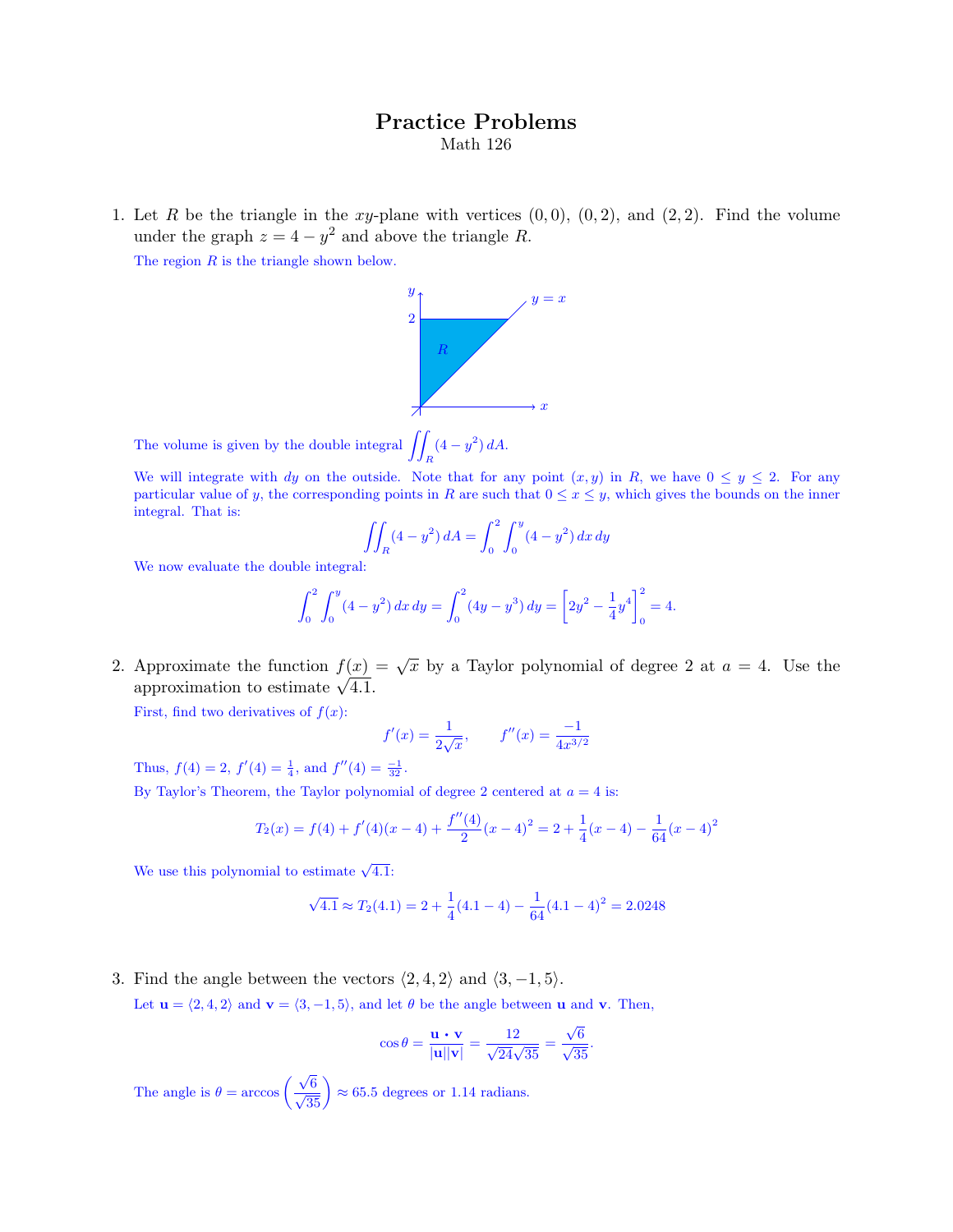4. Find an equation of the tangent plane to the surface given by  $z = e^x \cos(y) + x + 2$  at the point  $(0, 0, 3).$ 

The partial derivatives are  $f_x(x, y) = e^x \cos(y) + 1$  and  $f_y(x, y) = -e^x \sin(y)$ . Thus,  $f_x(0, 0) = 2$  and  $f_y(0, 0) = 0$ . An equation of the tangent plane is

$$
z-3 = 2(x - 0) + 0(y - 0)
$$
 or  $z = 2x + 3$ .

5. Find the maximum rate of change of the function  $f(x, y) = x^2y + \sqrt{xy}$  at the point (2, 2). In which direction does it occur?

The maximum rate of change is given by the length of the gradient vector, and the direction of maximum rate of change is given by the gradient vector itself. The gradient vector at  $(x, y)$  is:

$$
\nabla f(x,y) = \langle f_x(x,y), f_y(x,y) \rangle = \left\langle 2xy + \frac{y}{2\sqrt{xy}}, x^2 + \frac{x}{2\sqrt{xy}} \right\rangle
$$

The gradient vector at  $(2, 2)$  is:

$$
\nabla f(2,2) = \left\langle 2(2)(2) + \frac{2}{2\sqrt{(2)(2)}}, 2^2 + \frac{2}{2\sqrt{(2)(2)}} \right\rangle = \langle 8.5, 4.5 \rangle
$$

The length of the gradient vector at  $(2, 2)$  is:

$$
|\nabla f(2,2)| = \sqrt{8.5^2 + 4.5^2} = 9.618.
$$

Therefore, the maximum rate of change of f at  $(2, 2)$  is 9.618, and it occurs in the direction given by  $\langle 8.5, 4.5 \rangle$ .

6. Find the volume below the surface  $z = 2x^2 + y^2 - 2xy$  and above the region  $R = [0, 2] \times [0, 1]$ . The volume is given by:

$$
\iint\limits_R (2x^2 + y^2 - 2xy) dA = \int_0^2 \int_0^1 (2x^2 + y^2 - 2xy) dy dx
$$

Evaluating the inside integral:

$$
\int_0^1 (2x^2 + y^2 - 2xy) \, dy = \left[ 2x^2y + \frac{1}{3}y^3 - xy^2 \right]_{y=0}^{y=1} = 2x^2 + \frac{1}{3} - x
$$

The outside integral is then:

$$
\int_0^2 \left(2x^2 + \frac{1}{3} - x\right) dx = \left[\frac{2}{3}x^3 + \frac{1}{3}x - \frac{1}{2}x^2\right]_{x=0}^{x=2} = \frac{2}{3}(2)^3 + \frac{1}{3}(2) - \frac{1}{2}(2)^2 = \frac{8}{3}
$$

Therefore, the volume is  $\frac{8}{3}$ .

7. Evaluate the indefinite integral:  $\int x^2 \sin(2x) dx$ 

Use integration by parts with  $u = x^2$  and  $dv = \sin(2x) dx$ . Thus,  $du = 2x dx$ ,  $v = -\frac{1}{2} \cos(2x)$ , and we have:

$$
\int x^2 \sin(2x) \, dx = x^2 \left( -\frac{1}{2} \cos(2x) \right) - \int -\frac{1}{2} \cos(2x) \, 2x \, dx = -\frac{1}{2} x^2 \cos(2x) + \int x \cos(2x) \, dx
$$

We must use integration by parts again to evaluate the last integral in the previous line. With  $u = x$ ,  $dv =$  $cos(2x) dx$ ,  $du = dx$ , and  $v = \frac{1}{2} sin(2x)$ , we have:

$$
\int x \cos(2x) dx = x \cdot \frac{1}{2} \sin(2x) - \int \frac{1}{2} \sin(2x) dx = \frac{1}{2} x \sin(2x) + \frac{1}{4} \cos(2x) + C
$$

Combining the previous two lines, we have evaluated the original integral:

$$
\int x^2 \sin(2x) \, dx = -\frac{1}{2}x^2 \cos(2x) + \frac{1}{2}x \sin(2x) + \frac{1}{4} \cos(2x) + C
$$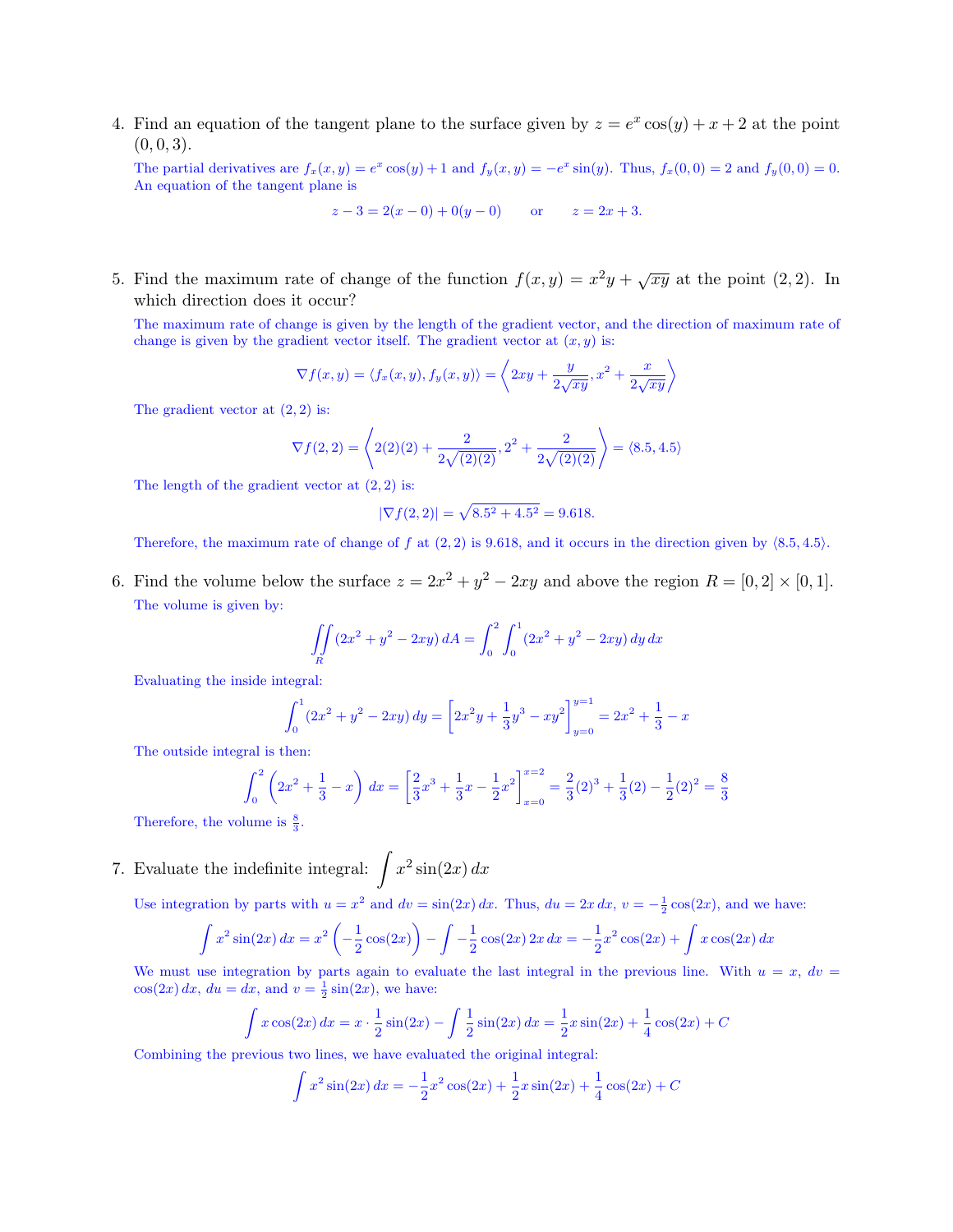8. The triangular region bounded by the y-axis, the line  $y = x$ , and the line  $y = 1$  is revolved around the x-axis. Find the volume of the resulting solid.

The triangular region is shown below, in the left diagram. If we were using an integral to find the area of the region, we could let the area element  $dA$ , be the vertical rectangle shown in the center diagram below. When finding the volume of revolution, we revolve this rectangle about the  $x$ -axis to obtain the volume element, which is the "washer" shown in the right diagram.



The inner radius of the washer is  $r = x$ . (This is the distance from the x-axis to the line  $y = x$ .) The outer radius of the washer is  $R = 1$ . (This is the distance from the x-axis to the line  $y = 1$ .) The thickness of the washer is  $dx$ . Thus, the volume element is the volume of the washer:

$$
dV = \pi R^2 dx - \pi r^2 dx = \pi (R^2 - r^2) dx = \pi (1 - x^2) dx
$$

The volume of the solid of revolution is then:

$$
V = \int_0^1 dV = \int_0^1 \pi (1 - x^2) \, dx = \pi \left[ x - \frac{1}{3} x^3 \right]_0^1 = \frac{2\pi}{3}
$$

9. Evaluate  $\int$  $\int_{R} 3x dA$ , where R is the region in the xy-plane determined by  $0 \le y \le x \le 1$ .

The region R is the triangle shown below.



We will integrate with dx on the outside. Note that for any point  $(x, y)$  in R, we have  $0 \le x \le 1$ . For any particular value of x, the corresponding points in R are such that  $0 \le y \le x$ , which gives the bounds on the inner integral. That is,

$$
\iint_R 3x \, dA = \int_0^1 \int_0^x 3x \, dy dx.
$$

We now evaluate the double integral:

$$
\iint_R 3x \, dA = \int_0^1 \int_0^x 3x \, dy \, dx = \int_0^1 3x \left( \int_0^x 1 \, dy \right) dx = \int_0^1 3x(x) \, dx = \int_0^1 3x^2 \, dx = x^3 \big|_0^1 = 1.
$$